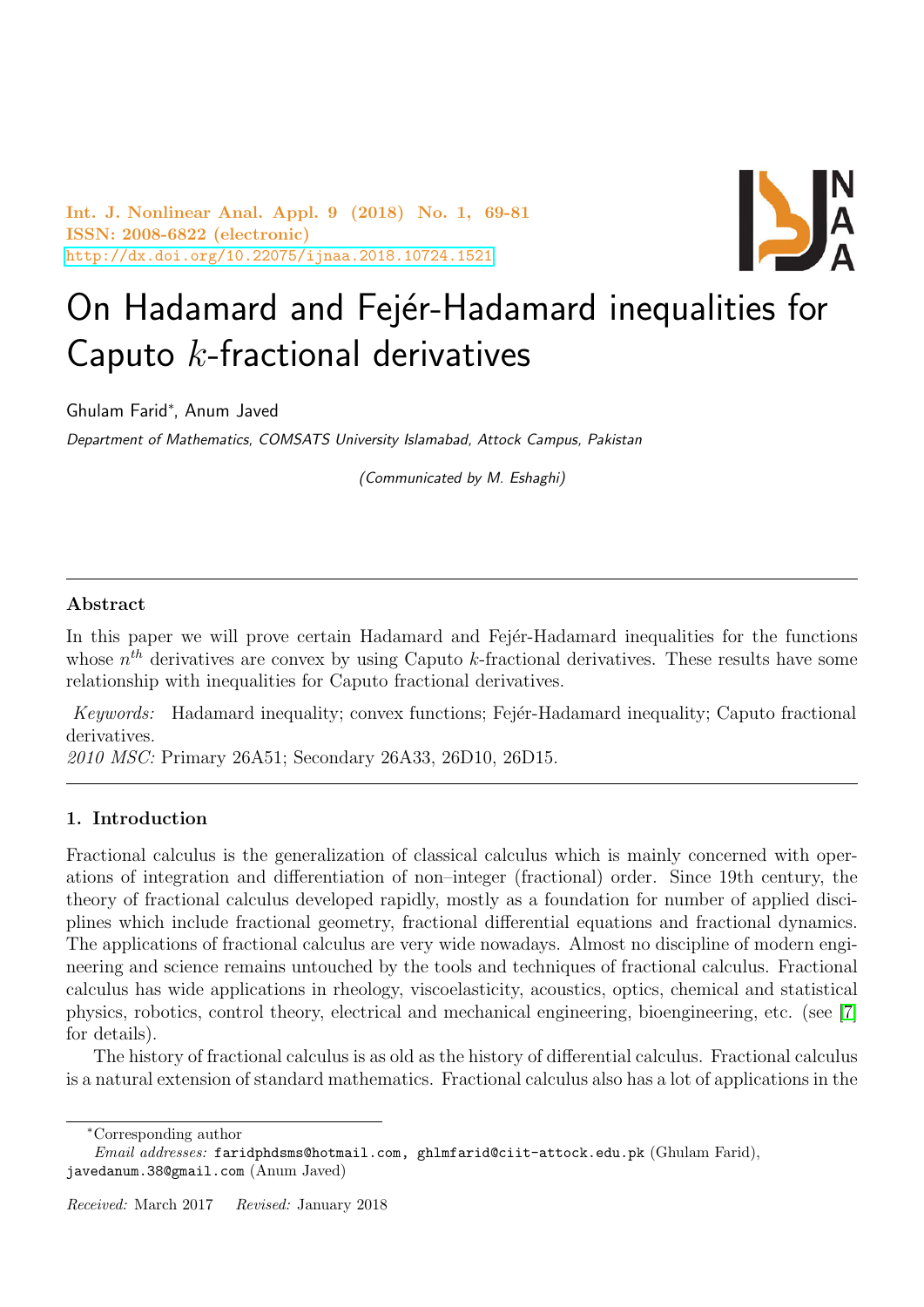fields of science counting rheology, fluid flow, diffusive transport, electrical networks, electromagnetic theory and probability (see [\[3\]](#page-12-1)). Fourier, Abel, Lacroix, Leibniz, Letnikov and Grunwald contributed a lot in this subject (see [\[6,](#page-12-2) [8,](#page-12-3) [9\]](#page-12-4) and references there in). We give some preliminaries that we will use for our results. For this we will define convex functions, Hadamard inequality for convex functions, Fejér–Hadamard inequality for convex functions, Caputo fractional derivatives and finally Caputo k–fractional derivatives.

**Definition 1.1.** A function  $f: I \to \mathbb{R}$  is convex if the following inequality

$$
f\left(\lambda x + (1 - \lambda)y\right) \le \lambda f(x) + (1 - \lambda)f(y),\tag{1.1}
$$

holds for all  $x, y \in I$  and  $\lambda \in [0, 1]$ . If reverse of the above inequality holds, then f is said to be concave function.

**Theorem 1.2.** Let  $f: I \to \mathbb{R}$  be a convex function defined on interval I of real numbers with  $a, b \in I$  and  $a < b$ . Then the following inequality holds

$$
f\left(\frac{a+b}{2}\right) \le \frac{1}{b-a} \int_a^b f(x)dx \le \frac{f(a)+f(b)}{2}.\tag{1.2}
$$

It is well known in the literature as the Hadamard inequality  $[10]$ . In  $[5]$ , Fejér established the following weighted generalization of the Hadamard inequality.

**Definition 1.3.** Let  $f: I \to \mathbb{R}$  be a convex function defined on interval I of real numbers with  $a, b \in I$  and  $a < b$ . Then the following inequality holds

$$
f\left(\frac{a+b}{2}\right)\int_{a}^{b}g(x)dx \le \int_{a}^{b}f(x)g(x)dx \le \frac{f(a)+f(b)}{2}\int_{a}^{b}g(x)dx,\tag{1.3}
$$

where  $g: I \to \mathbb{R}$  is nonnegative, integrable and symmetric to  $\frac{a+b}{2}$ .

It is well known in the literature as the Fejer–Hadamard inequality.

**Definition** 1.4. Let  $\alpha > 0$  and  $\alpha \notin \{1, 2, 3, ...\}$ ,  $n = [\alpha] + 1$ ,  $f \in AC^n[a, b]$ , the space of functions having nth derivatives absolutely continuous. The left–sided and right–sided Caputo fractional derivatives of order  $\alpha$  are defined as follows:

$$
({}^C D_{a+}^{\alpha} f)(x) = \frac{1}{\Gamma(n-\alpha)} \int_a^x \frac{f^{(n)}(t)}{(x-t)^{\alpha-n+1}} dt \quad (x > a)
$$
 (1.4)

and

$$
({}^C D_{b-}^{\alpha} f)(x) = \frac{(-1)^n}{\Gamma(n-\alpha)} \int_x^b \frac{f^{(n)}(t)}{(t-x)^{\alpha-n+1}} dt \quad (x < b).
$$
 (1.5)

If  $\alpha = n \in \{1, 2, 3, \ldots\}$  and usual derivative  $f^{(n)}(x)$  of order n exists, then Caputo fractional derivative  $({}^C D_{a+}^n f)(x)$  coincides with  $f^{(n)}(x)$  whereas  $({}^C D_{b-}^n f)(x)$  coincides with  $f^{(n)}(x)$  with exactness to a constant multiplier  $(-1)^n$ . In particular we have

$$
({}^{C}D_{a+}^{0}f)(x) = ({}^{C}D_{b-}^{0}f)(x) = f(x), \qquad (1.6)
$$

where  $n = 1$  and  $\alpha = 0$ .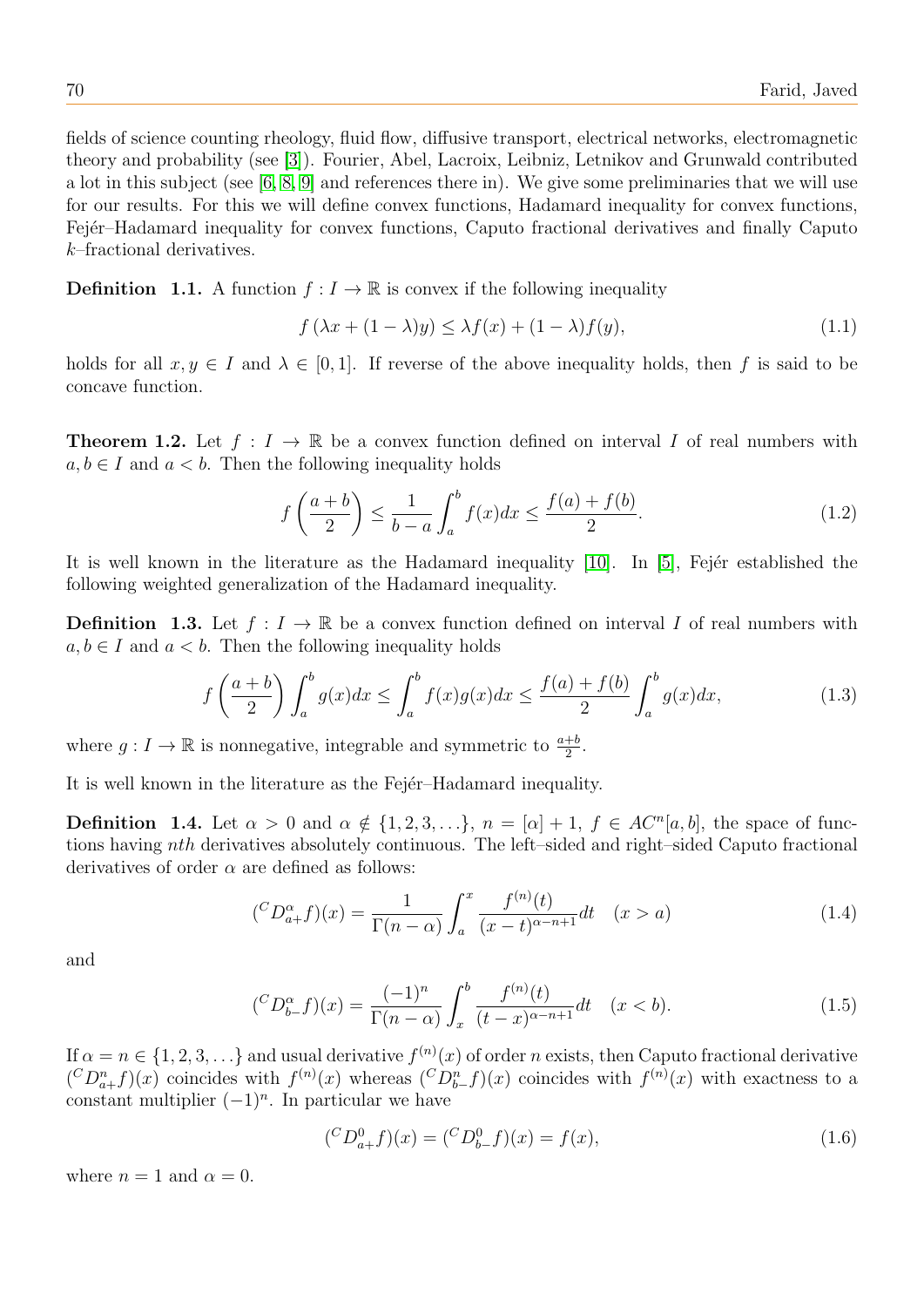For further details see [\[6\]](#page-12-2).

Fractional integral inequalities play a very important role in establishing the uniqueness of solutions for certain fractional partial differential equations. They provide bounds for the solution of fractional boundary value problems. Due to these considerations many researchers explore certain extensions and generalizations of several kinds of inequalities by involving fractional calculus operators (see, [\[1,](#page-12-7) [2,](#page-12-8) [3,](#page-12-1) [4,](#page-12-9) [6\]](#page-12-2) and references therein).

In this paper, in Section [2](#page-2-0) we define Caputo k-fractional derivatives and utilize them to give the Hadamard inequality for functions whose nth derivatives are convex. We also find the bound of a difference of this inequality. In Section [3](#page-5-0) we derive the Fejer–Hadamard inequality via Caputo  $k$ fractional derivatives and find bounds of a difference of this inequality. We also deduce some related results.

#### <span id="page-2-0"></span>2. Hermite Hadamard inequalities for Caputo k-fractional derivatives

First we give definition of the left sided and the right sided Caputo k-fractional derivatives.

**Definition** 2.1. Let  $\alpha > 0, k \ge 1$  and  $\alpha \notin \{1, 2, 3, \ldots\}, n = [\alpha] + 1, f \in AC^n[a, b]$ . The right-sided and left–sided Caputo k–fractional derivatives of order  $\alpha$  are defined as follows:

$$
({}^C D_{a+}^{\alpha,k} f)(x) = \frac{1}{k \Gamma_k (n - \frac{\alpha}{k})} \int_a^x \frac{f^{(n)}(t)}{(x - t)^{\frac{\alpha}{k} - n + 1}} dt \quad (x > a)
$$
 (2.1)

and

$$
({}^C D_{b-}^{\alpha,k} f)(x) = \frac{(-1)^n}{k \Gamma_k (n - \frac{\alpha}{k})} \int_x^b \frac{f^{(n)}(t)}{(t - x)^{\frac{\alpha}{k} - n + 1}} dt \quad (x < b), \tag{2.2}
$$

where  $\Gamma_k(\alpha)$  is the k–Gamma function defined as:

$$
\Gamma_k(\alpha) = \int_0^\infty t^{\alpha - 1} e^{\frac{-t^k}{k}} dt,
$$

also

$$
\Gamma_k(\alpha + k) = \alpha \Gamma_k(\alpha).
$$

If  $\alpha = n \in \{1, 2, 3, \ldots\}$  and usual derivative  $f^{(n)}(x)$  of order n exists, then Caputo k–fractional derivative  $({}^C D_{a+}^{n,1} f)(x)$  coincides with  $f^{(n)}(x)$  whereas  $({}^C D_{b-}^{n,1}$  $f_{b-}^{n,1}(x)$  coincides with  $f^{(n)}(x)$  with exactness to a constant multiplier  $(-1)^n$ .

In particular we have

<span id="page-2-1"></span>
$$
({}^{C}D_{a+}^{0,1}f)(x) = ({}^{C}D_{b-}^{0,1}f)(x) = f(x), \tag{2.3}
$$

where  $n, k = 1$  and  $\alpha = 0$ . For  $k = 1$ , Caputo k–fractional derivatives give the definition of Caputo fractional derivatives. In the following we give the Hadamard inequality for functions whose  $n^{th}$ derivatives are convex via Caputo k–fractional derivatives.

**Theorem 2.2.** Let  $f : [a, b] \to \mathbb{R}$  be a function such that  $f \in AC^n[a, b]$ ,  $a < b$ . If  $f^{(n)}$  is convex on  $[a, b]$ , then the following inequality for Caputo k–fractional derivatives holds

$$
f^{(n)}\left(\frac{a+b}{2}\right) \le \frac{k\Gamma_k(n-\frac{\alpha}{k}+k)}{2(b-a)^{n-\frac{\alpha}{k}}}\left[ ({}^C D_{a+}^{\alpha,k}f)(b) + (-1)^n ({}^C D_{b-}^{\alpha,k}f)(a) \right] \le \frac{f^{(n)}(a) + f^{(n)}(b)}{2}.\tag{2.4}
$$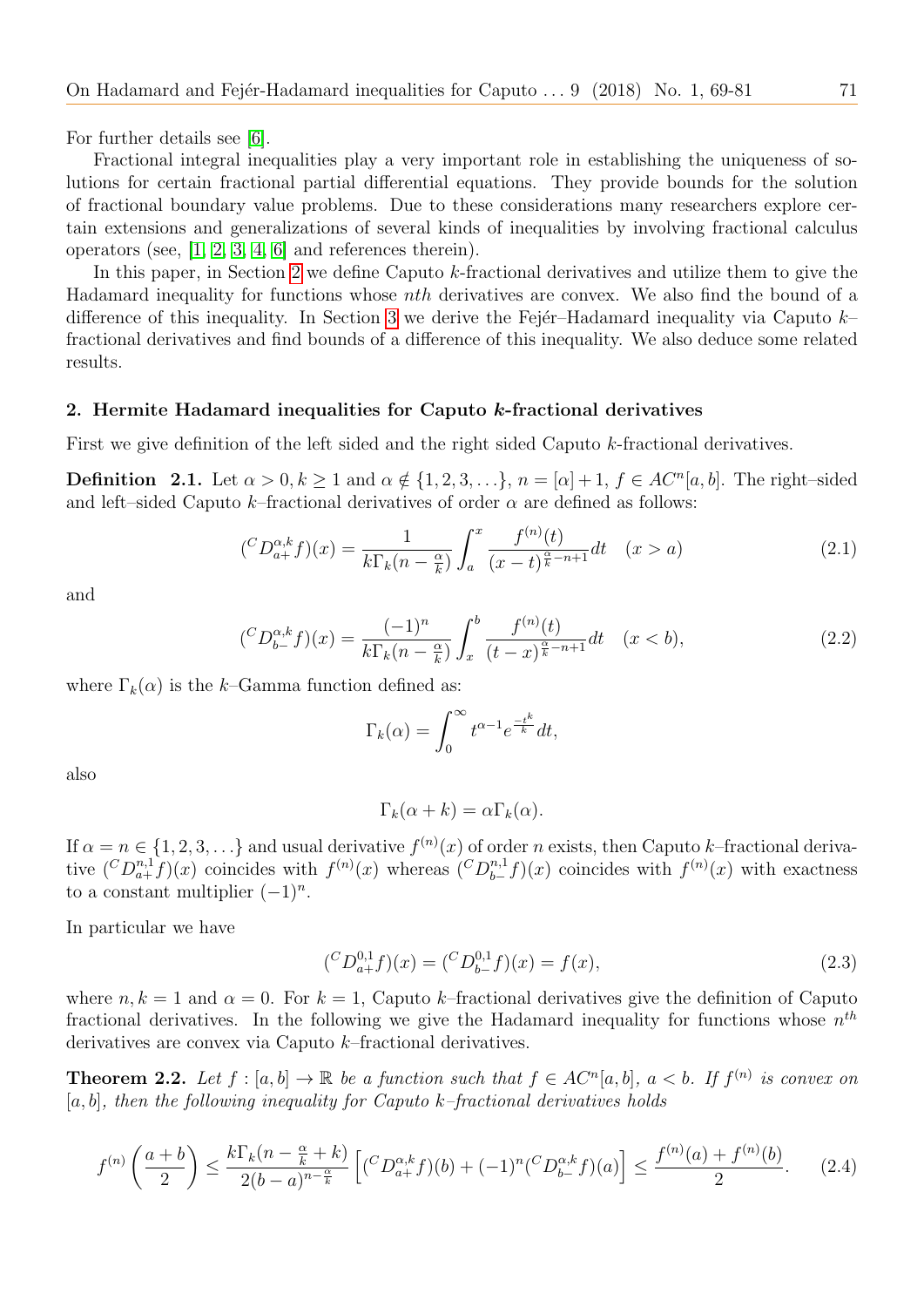**Proof**. Since  $f^{(n)}$  is convex, so

<span id="page-3-4"></span><span id="page-3-1"></span><span id="page-3-0"></span>
$$
f^{(n)}\left(\frac{x+y}{2}\right) \le \frac{f^{(n)}(x) + f^{(n)}(y)}{2}.
$$
\n(2.5)

Let  $x, y \in [a, b]$ , such that  $x = ta + (1-t)b$ ,  $y = (1-t)a + tb$  where  $t \in [0, 1]$ . Then from [\(2.5\)](#page-3-0) we have

$$
2f^{(n)}\left(\frac{a+b}{2}\right) \le f^{(n)}(ta+(1-t)b) + f^{(n)}((1-t)a+tb). \tag{2.6}
$$

Multiplying both sides of above inequality with  $t^{n-\frac{\alpha}{k}-1}$  and integrating over [0, 1], we get

$$
2f^{(n)}\left(\frac{a+b}{2}\right)\int_0^1 t^{n-\frac{\alpha}{k}-1}dt \le \int_0^1 \frac{f^{(n)}(ta+(1-t)b)}{t^{\frac{\alpha}{k}-n+1}}dt + \int_0^1 \frac{f^{(n)}((1-t)a+tb)}{t^{\frac{\alpha}{k}-n+1}}dt.
$$

By change of variables, we have

$$
f^{(n)}\left(\frac{a+b}{2}\right) \le \frac{k\Gamma_k(n-\frac{\alpha}{k}+k)}{2(b-a)^{n-\frac{\alpha}{k}}}\left[ ({}^C D_{a+}^{\alpha,k}f)(b) + (-1)^n ({}^C D_{b-}^{\alpha,k}f)(a) \right].
$$
 (2.7)

Also convexity of  $f^{(n)}$  gives

<span id="page-3-5"></span><span id="page-3-2"></span>
$$
f^{(n)}(ta + (1-t)b) + f^{(n)}((1-t)a + tb) \le f^{(n)}(a) + f^{(n)}(b). \tag{2.8}
$$

Multiplying both sides of above inequality with  $t^{n-\frac{\alpha}{k}-1}$  and integrating over [0, 1], we get

$$
\int_0^1 \frac{f^{(n)}(ta + (1-t)b)}{t^{\frac{\alpha}{k} - n + 1}} dt + \int_0^1 \frac{f^{(n)}((1-t)a + tb)}{t^{\frac{\alpha}{k} - n + 1}} dt \leq \left[ f^{(n)}(a) + f^{(n)}(b) \right] \int_0^1 t^{n - \frac{\alpha}{k} - 1} dt.
$$

Now by change of variables we get

$$
\frac{k\Gamma_k(n-\frac{\alpha}{k}+k)}{2(b-a)^{n-\frac{\alpha}{k}}} \left[ \binom{C}{2a+1}^{a,k} f\left((b)+(1)^n \binom{C}{2a+1}^{a,k} f\left((a)\right) \right) \le \frac{f^{(n)}(a)+f^{(n)}(b)}{2}.
$$
\n(2.9)

From inequalities obtained in [\(2.7\)](#page-3-1) and [\(2.9\)](#page-3-2) we get inequality in [\(2.4\)](#page-2-1).  $\Box$ 

**Corollary 2.3.** If we take  $k = 1$ , we get the following inequality for Caputo fractional derivatives [\[4\]](#page-12-9)

$$
f^{(n)}\left(\frac{a+b}{2}\right) \le \frac{\Gamma(n-\alpha+1)}{2(b-a)^{n-\alpha}}\left[({}^C D_{a+}^{\alpha}f)(b) + (-1)^n({}^C D_{b-}^{\alpha}f)(a)\right] \le \frac{f^{(n)}(a) + f^{(n)}(b)}{2}.
$$

For next result we need the following lemma.

**Lemma 2.4.** Let  $f : [a, b] \to \mathbb{R}$  be a function such that  $f \in AC^{n+1}[a, b]$ ,  $a < b$ . If  $f^{(n+1)}$  is convex on  $[a, b]$ , then the following equality for Caputo k–fractional derivatives holds

<span id="page-3-3"></span>
$$
\frac{f^{(n)}(a) + f^{(n)}(b)}{2} - \frac{k\Gamma_k(n - \frac{\alpha}{k} + k)}{2(b - a)^{n - \frac{\alpha}{k}}} \left[ ({}^{C}D_{a+}^{\alpha,k}f)(b) + (-1)^n ({}^{C}D_{b-}^{\alpha,k}f)(a) \right]
$$

$$
= \frac{b - a}{2} \int_0^1 \left( (1 - t)^{n - \frac{\alpha}{k}} - t^{n - \frac{\alpha}{k}} \right) f^{(n+1)}(ta + (1 - t)b) dt. \tag{2.10}
$$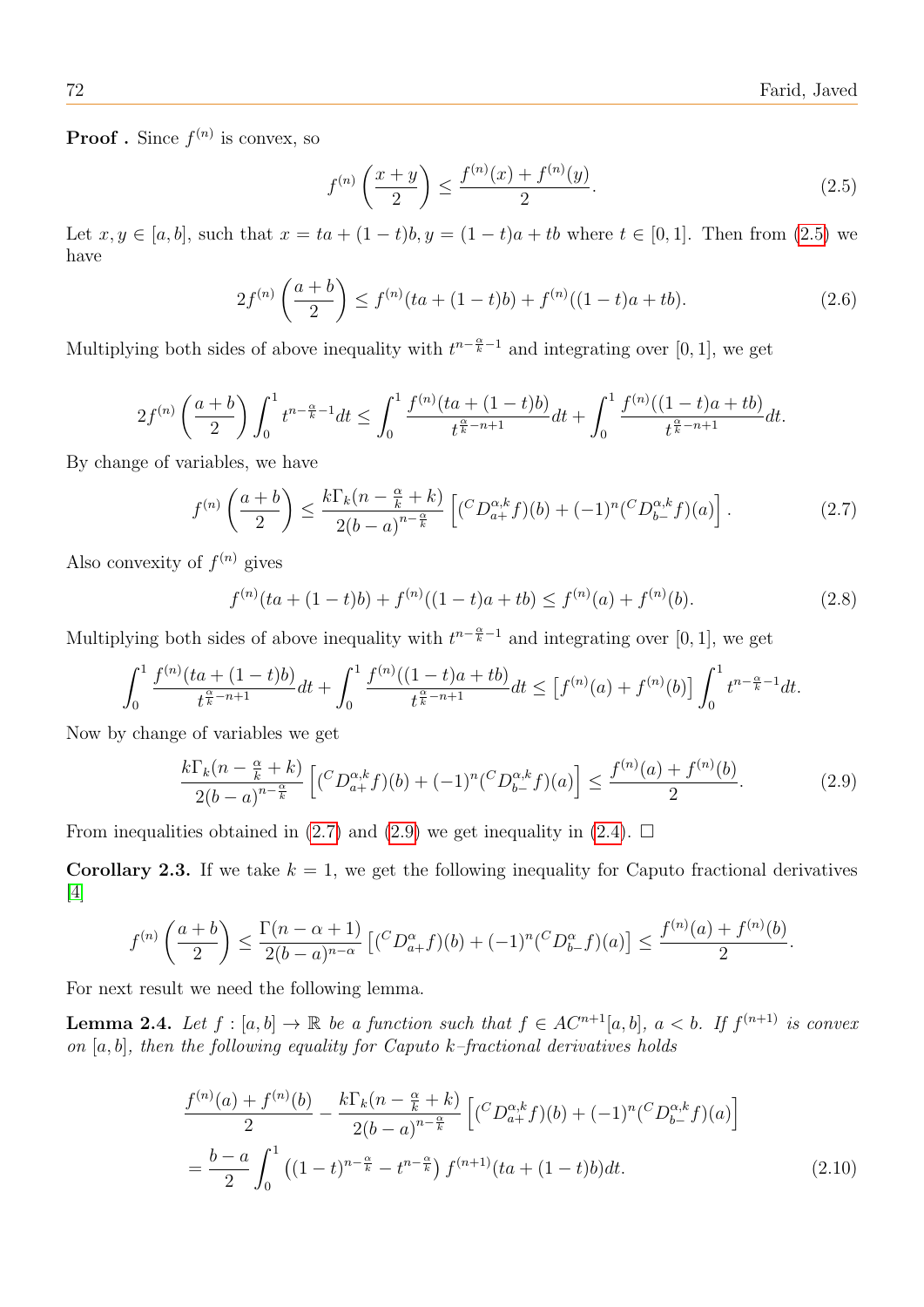Proof . Consider the right hand side

$$
\frac{b-a}{2} \int_0^1 \left( (1-t)^{n-\frac{\alpha}{k}} - t^{n-\frac{\alpha}{k}} \right) f^{(n+1)}(ta + (1-t)b) dt
$$
  
= 
$$
\frac{b-a}{2} \int_0^1 (1-t)^{n-\frac{\alpha}{k}} f^{(n+1)}(ta + (1-t)b) dt - \frac{b-a}{2} \int_0^1 t^{n-\frac{\alpha}{k}} f^{(n+1)}(ta + (1-t)b) dt.
$$

Now we compute the first and the second terms of last expression as follows respectively

$$
\frac{b-a}{2} \int_0^1 (1-t)^{n-\frac{\alpha}{k}} f^{(n+1)}(ta + (1-t)b) dt
$$
\n
$$
= \frac{b-a}{2} \left[ (1-t)^{n-\frac{\alpha}{k}} \frac{f^{(n)}(ta + (1-t)b)}{a-b} \Big|_0^1 + \frac{(n-\frac{\alpha}{k})}{a-b} \int_0^1 \frac{f^{(n)}(ta + (1-t)b)}{(1-t)^{\frac{\alpha}{k}-n+1}} dt \right]
$$
\n
$$
= \frac{b-a}{2} \left[ \frac{f^{(n)}(b)}{b-a} - \frac{n-\frac{\alpha}{k}}{b-a} \int_a^b \left( \frac{b-a}{x-a} \right)^{\frac{\alpha}{k}-n+1} \frac{f^{(n)}(x)}{b-a} dx \right]
$$
\n
$$
= \frac{f^n(b)}{2} - \frac{k \Gamma_k (n-\frac{\alpha}{k}+k)}{2(b-a)^{n-\frac{\alpha}{k}}} (-1)^n (^C D_{b-}^{\alpha,k} f)(a)
$$

and

$$
-\frac{b-a}{2} \int_0^1 t^{n-\frac{\alpha}{k}} f^{(n+1)}(ta + (1-t)b) dt
$$
  
=  $\frac{b-a}{2} \left[ \frac{f^{(n)}(a)}{b-a} - \frac{n-\frac{\alpha}{k}}{b-a} \int_a^b \left( \frac{b-a}{b-x} \right)^{\frac{\alpha}{k}-n+1} \frac{f^{(n)}(x)}{b-a} dx \right]$   
=  $\frac{f^{(n)}(a)}{2} - \frac{k \Gamma_k (n-\frac{\alpha}{k}+k)}{2(b-a)^{n-\frac{\alpha}{k}}} ({}^C D_{a+}^{\alpha,k} f)(b).$ 

Hence the required equality can be established.  $\square$ 

Using the above lemma we establish the bounds of a difference of [\(2.4\)](#page-2-1).

**Theorem 2.5.** Let  $f : [a, b] \to \mathbb{R}$  be a function such that  $f \in AC^{n+1}[a, b]$ ,  $a < b$ . If  $|f^{(n+1)}|$  is convex on  $[a, b]$ , then the following inequality for Caputo k–fractional derivatives holds

$$
\left| \frac{f^{(n)}(a) + f^{(n)}(b)}{2} - \frac{k \Gamma_k (n - \frac{\alpha}{k} + k)}{2(b - a)^{n - \frac{\alpha}{k}}} \left[ ({}^C D_{a+}^{\alpha, k} f)(b) + (-1)^n ({}^C D_{b-}^{\alpha, k} f)(a) \right] \right|
$$
  

$$
\leq \frac{b - a}{2(n - \frac{\alpha}{k} + 1)} \left( 1 - \frac{1}{2^{n - \frac{\alpha}{k}}} \right) \left[ |f^{(n+1)}(a)| + |f^{(n+1)}(b)| \right]. \tag{2.11}
$$

**Proof**. Using convexity of  $|f^{(n+1)}|$  and Lemma [2.4,](#page-3-3) we have

<span id="page-4-0"></span>
$$
\left| \frac{f^{(n)}(a) + f^{(n)}(b)}{2} - \frac{k \Gamma_k (n - \frac{\alpha}{k} + k)}{2(b - a)^{n - \frac{\alpha}{k}}} \left[ ({}^{C}D_{a+}^{\alpha,k}f)(b) + (-1)^n ({}^{C}D_{b-}^{\alpha,k}f)(a) \right] \right|
$$
\n
$$
\leq \frac{b - a}{2} \int_0^1 \left| (1 - t)^{n - \frac{\alpha}{k}} - t^{n - \frac{\alpha}{k}} \right| |f^{(n+1)}(ta + (1 - t)b)| dt
$$
\n
$$
\leq \frac{b - a}{2} \int_0^1 \left( |(1 - t)^{n - \frac{\alpha}{k}} - t^{n - \frac{\alpha}{k}}| \right) [t|f^{(n+1)}(a)| + (1 - t)|f^{(n+1)}(b)|] dt
$$
\n(2.12)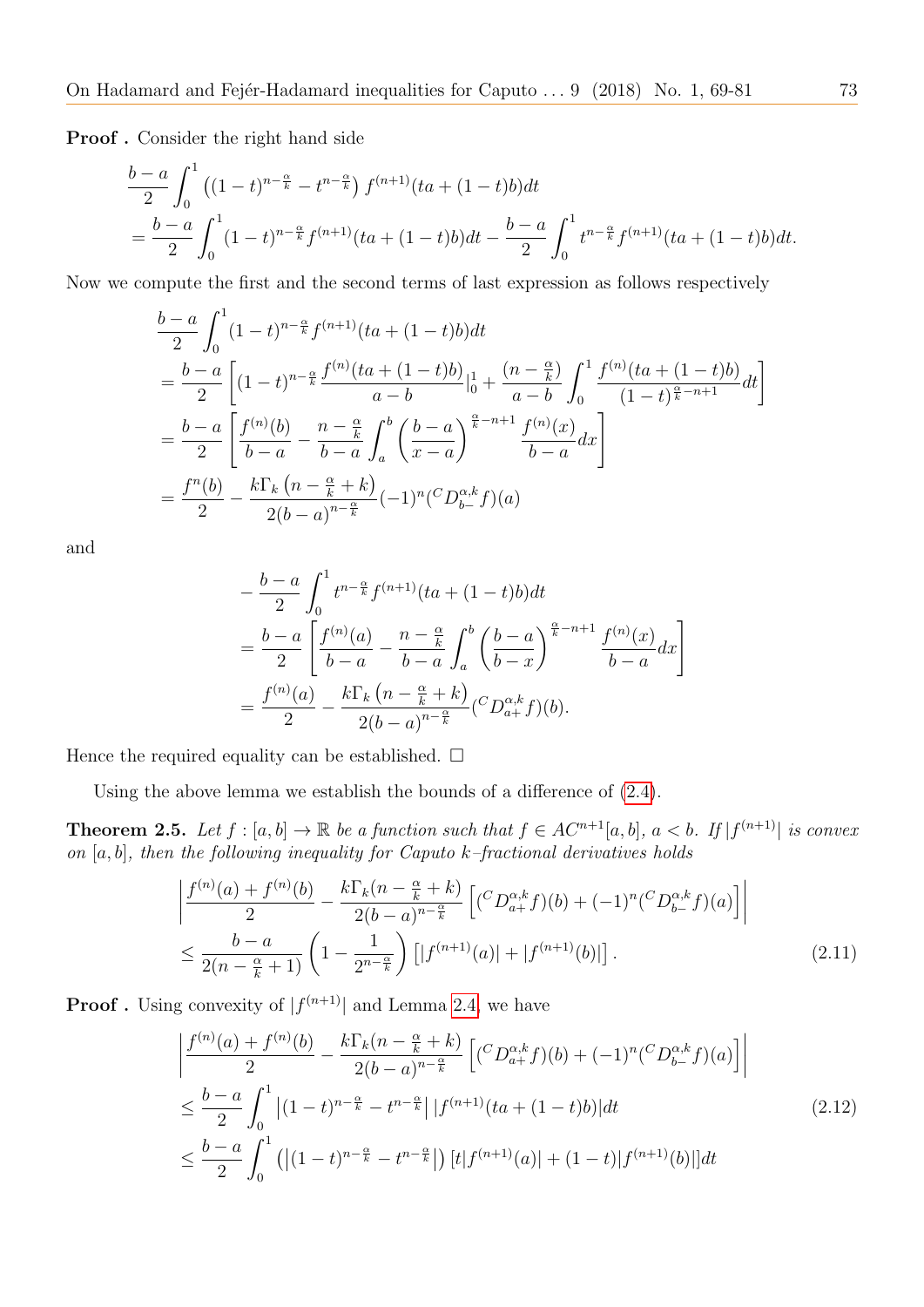$$
= \frac{b-a}{2} \left[ \int_0^{\frac{1}{2}} \left[ (1-t)^{n-\frac{\alpha}{k}} - t^{n-\frac{\alpha}{k}} \right] [t|f^{(n+1)}(a)| + (1-t)|f^{(n+1)}(b)|] dt + \int_{\frac{1}{2}}^1 \left[ t^{n-\frac{\alpha}{k}} - (1-t)^{n-\frac{\alpha}{k}} \right] [t|f^{(n+1)}(a)| + (1-t)|f^{(n+1)}(b)|] dt \right].
$$

Now we have

$$
\int_0^{\frac{1}{2}} \left[ (1-t)^{n-\frac{\alpha}{k}} - t^{n-\frac{\alpha}{k}} \right] \left[ t \right] f^{(n+1)}(a) \left| + (1-t) \right] f^{(n+1)}(b) \left| \right] dt
$$
\n
$$
= |f^{(n+1)}(a)| \left[ \int_0^{\frac{1}{2}} t (1-t)^{n-\frac{\alpha}{k}} dt - \int_0^{\frac{1}{2}} t^{n-\frac{\alpha}{k}+1} dt \right] + |f^{(n+1)}(b)| \left[ \int_0^{\frac{1}{2}} (1-t)^{n-\frac{\alpha}{k}+1} dt - \int_0^{\frac{1}{2}} \frac{1-t}{t^{\frac{\alpha}{k}-n}} dt \right]
$$
\n
$$
= |f^{(n+1)}(a)| \left[ \frac{1}{(n-\frac{\alpha}{k}+1)(n-\frac{\alpha}{k}+2)} - \frac{(\frac{1}{2})^{n-\frac{\alpha}{k}+1}}{n-\frac{\alpha}{k}+1} \right] + |f^{(n+1)}(b)| \left[ \frac{1}{n-\frac{\alpha}{k}+2} - \frac{(\frac{1}{2})^{n-\frac{\alpha}{k}+1}}{n-\frac{\alpha}{k}+1} \right].
$$

Similarly

$$
\int_{\frac{1}{2}}^{1} \left[ t^{n-\frac{\alpha}{k}} - (1-t)^{n-\frac{\alpha}{k}} \right] \left[ t \right] f^{(n+1)}(a) \left[ (1-t) \right] f^{(n+1)}(b) \left[ \left| dt \right. \\ = \left| f^{(n+1)}(a) \right| \left[ \frac{1}{n-\frac{\alpha}{k}+2} - \frac{\left(\frac{1}{2}\right)^{n-\frac{\alpha}{k}+1}}{n-\frac{\alpha}{k}+1} \right] + \left| f^{(n+1)}(b) \right| \left[ \frac{1}{(n-\frac{\alpha}{k}+1)(n-\frac{\alpha}{k}+2)} - \frac{\left(\frac{1}{2}\right)^{n-\frac{\alpha}{k}+1}}{n-\frac{\alpha}{k}+1} \right].
$$

Therefore [\(2.12\)](#page-4-0) becomes

$$
\frac{\left|f^{(n)}(a) + f^{(n)}(b)\right|}{2} - \frac{k\Gamma_k(n - \frac{\alpha}{k} + k)}{2(b - a)^{n - \frac{\alpha}{k}}}\left[\left(\frac{C}{2a + b}\right)(b) + (-1)^n\left(\frac{C}{2a + b}\right)(a)\right]\right|
$$
\n
$$
\leq \frac{b - a}{2}\left(\left|f^{(n+1)}(a)\right|\left[\frac{1}{(n - \frac{\alpha}{k} + 1)(n - \frac{\alpha}{k} + 2)} - \frac{(\frac{1}{2})^{n - \frac{\alpha}{k} + 1}}{n - \frac{\alpha}{k} + 1}\right] + \left|f^{(n+1)}(b)\right|\left[\frac{1}{n - \frac{\alpha}{k} + 2} - \frac{(\frac{1}{2})^{n - \frac{\alpha}{k} + 1}}{n - \frac{\alpha}{k} + 1}\right]
$$
\n
$$
+ \left|f^{(n+1)}(a)\right|\left[\frac{1}{n - \frac{\alpha}{k} + 2} - \frac{(\frac{1}{2})^{n - \frac{\alpha}{k} + 1}}{n - \frac{\alpha}{k} + 1}\right] + \left|f^{(n+1)}(b)\right|\left[\frac{1}{(n - \frac{\alpha}{k} + 1)(n - \frac{\alpha}{k} + 2)} - \frac{(\frac{1}{2})^{n - \frac{\alpha}{k} + 1}}{n - \frac{\alpha}{k} + 1}\right].
$$

From which after a little computation we get the required result.  $\Box$ 

**Corollary 2.6.** If we take  $k = 1$ , we get the following inequality for Caputo fractional derivatives [\[4\]](#page-12-9)

$$
\left| \frac{f^{(n)}(a) + f^{(n)}(b)}{2} - \frac{\Gamma(n - \alpha + 1)}{2(b - a)^{n - \alpha}} \left[ ({}^{C}D_{a+}^{\alpha} f)(b) + (-1)^n ({}^{C}D_{b-}^{\alpha} f)(a) \right] \right|
$$
  

$$
\leq \frac{b - a}{2(n - \alpha + 1)} \left( 1 - \frac{1}{2^{n - \alpha}} \right) \left[ |f^{(n+1)}(a)| + |f^{(n+1)}(b)| \right].
$$

## <span id="page-5-0"></span>3. Fejér–Hadamard inequalities for Caputo  $k$ –fractional derivatives

<span id="page-5-1"></span>In this section Fejér–Hadamard and Fejér Hadamard–type inequalities for Caputo  $k$ –fractional derivatives are given.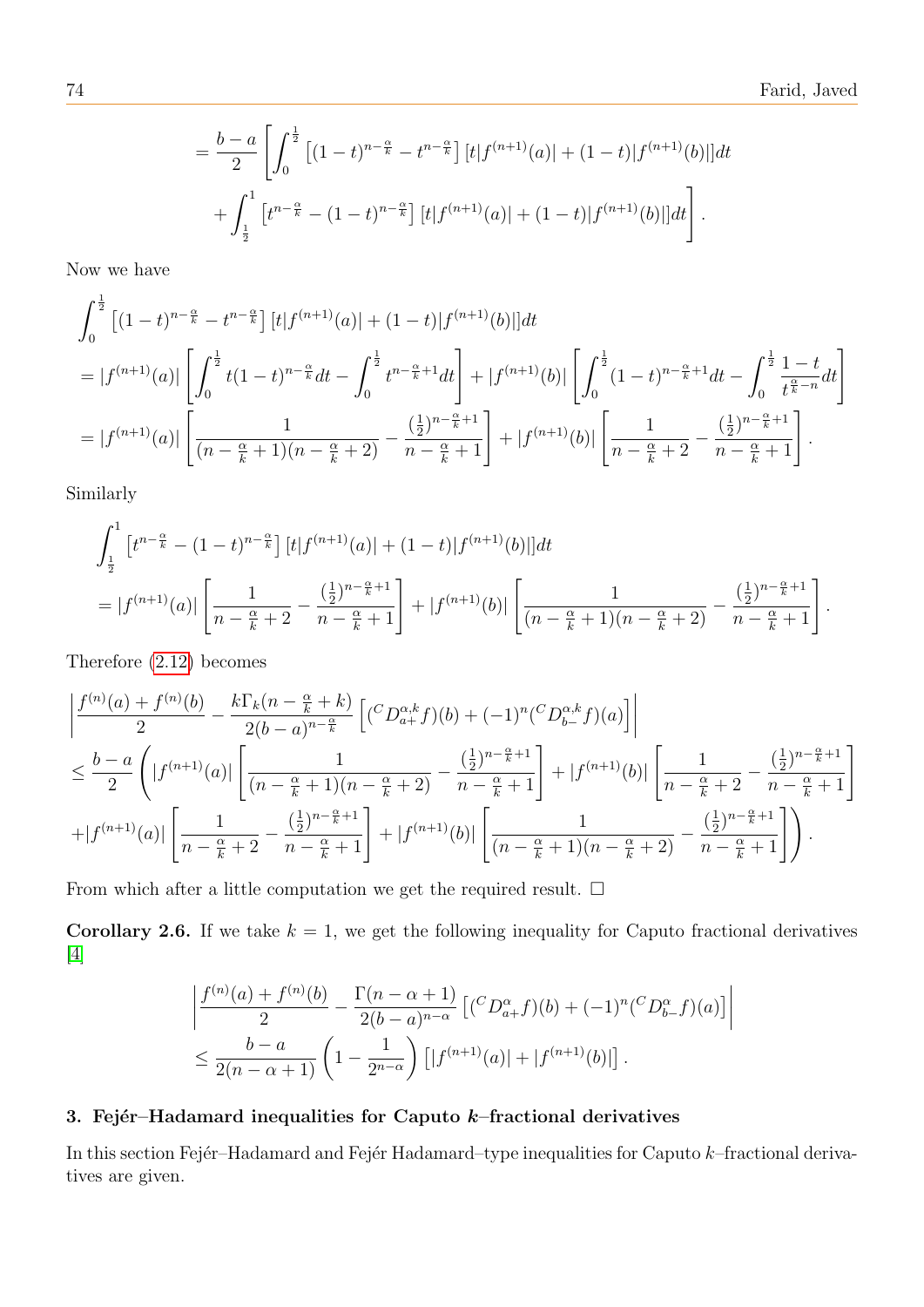**Lemma 3.1.** For  $0 < \lambda \leq 1$  and  $0 \leq a < b$ , we have

$$
|a^{\lambda} - b^{\lambda}| \le (b - a)^{\lambda}.
$$

In this section we use  $||g^{(n)}||_{\infty} = \sup_{x \in [a,b]} |g^{(n)}(x)|$  and the convolution  $f * g$  of functions f and g for Caputo  $k$ –fractional derivatives as follows

$$
({}^C D_{a+}^{\alpha,k} f * g)(x) = \frac{1}{\Gamma(n-\alpha)} \int_a^x \frac{f^{(n)}(t)g^{(n)}(t)}{(x-t)^{\alpha-n+1}} dt \quad (x > a)
$$
\n(3.1)

and

$$
({}^C D_{b-}^{\alpha,k} f * g)(x) = \frac{(-1)^n}{\Gamma(n-\alpha)} \int_x^b \frac{f^{(n)}(t)g^{(n)}(t)}{(t-x)^{\alpha-n+1}} dt \quad (x < b).
$$
 (3.2)

Here first we prove the following lemma.

<span id="page-6-0"></span>**Lemma 3.2.** Let  $g:[a,b] \to \mathbb{R}$  be a function such that  $g \in AC^n[a,b], a < b$ . If  $g^{(n)}$  is symmetric to  $\frac{a+b}{b}$  $\frac{+b}{2}$ , then

$$
({}^C D_{a+}^{\alpha,k} g)(b) = (-1)^n ({}^C D_{b-}^{\alpha,k} g)(a) = \frac{1}{2} [({}^C D_{a+}^{\alpha,k} g)(b) + (-1)^n ({}^C D_{b-}^{\alpha,k} g)(a)].
$$

Proof. By definition we have

$$
({}^C D_{a+}^{\alpha,k} g)(b) = \frac{1}{k \Gamma_k (n - \frac{\alpha}{k})} \int_a^b \frac{g^{(n)}(x) dx}{(b-x)^{\frac{\alpha}{k} - n + 1}}.
$$

Substituting x by  $a + b - x$  in the above integral we have

$$
({}^C D_{a+}^{\alpha,k} g)(b) = \frac{1}{k \Gamma_k (n - \frac{\alpha}{k})} \int_a^b \frac{g^{(n)}(a+b-x) dx}{(x-a)^{\frac{\alpha}{k}-n+1}}.
$$

By symmetricity of  $g^{(n)}$  we have  $g^{(n)}(a+b-x) = g^{(n)}(x)$ , therefore

$$
({}^C D_{a+}^{\alpha,k} g)(b) = \frac{1}{k \Gamma_k (n - \frac{\alpha}{k})} \int_a^b \frac{g^{(n)}(x) dx}{(x - a)^{\frac{\alpha}{k} - n + 1}}
$$

and we have

<span id="page-6-1"></span>
$$
({}^C D_{a+}^{\alpha,k} g)(b) = (-1)^n ({}^C D_{b-}^{\alpha,k} g)(a).
$$

Hence the required equality can be obtained.  $\square$ 

Using above lemma we prove the following results.

<span id="page-6-2"></span>**Theorem 3.3.** Let  $f : [a, b] \to \mathbb{R}$  be a function such that  $f \in AC^n[a, b]$ ,  $a < b$ . Also let  $f^{(n)}$  be convex function on [a, b] and  $g: [a, b] \to \mathbb{R}$  be such that  $g \in AC^n[a, b]$ . If  $g^{(n)}$  is nonnegative, integrable and symmetric to  $\frac{a+b}{2}$ , then the following inequality for Caputo k-fractional derivatives holds

$$
f^{(n)}\left(\frac{a+b}{2}\right) \left[ ({}^{C}D_{a+}^{\alpha,k}g)(b) + (-1)^{n} ({}^{C}D_{b-}^{\alpha,k}g)(a) \right]
$$
  
\n
$$
\leq ({}^{C}D_{a+}^{\alpha,k}f * g)(b) + (-1)^{n} ({}^{C}D_{b-}^{\alpha,k}f * g)(a)
$$
  
\n
$$
\leq \frac{f^{(n)}(a) + f^{(n)}(b)}{2} \left[ ({}^{C}D_{a+}^{\alpha,k}g)(b) + (-1)^{n} ({}^{C}D_{b-}^{\alpha,k}g)(a) \right].
$$
\n(3.3)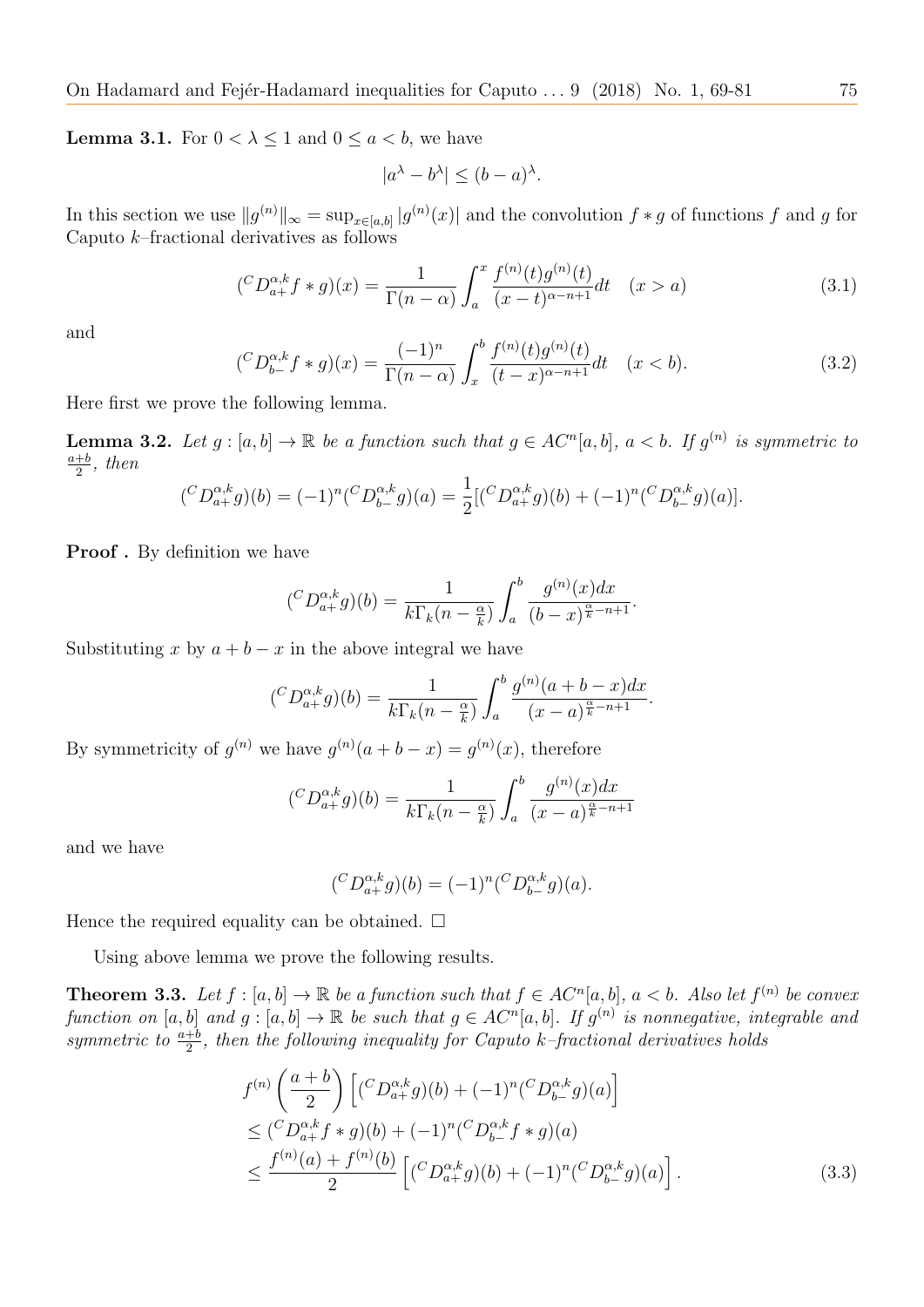**Proof**. Since  $f^{(n)}$  is convex multiplying both sides of inequality [\(2.6\)](#page-3-4) with  $\frac{2g^{(n)}(tb+(1-t)a)}{s-a+1}$  $\frac{\sqrt{(t b + (1-t)a)}}{t^{\frac{\alpha}{k} - n + 1}}$  and integrating the resulting inequality over [0, 1], we have

$$
2f^{(n)}\left(\frac{a+b}{2}\right) \int_0^1 \frac{g^{(n)}(tb + (1-t)a)dt}{t^{\frac{\alpha}{k}-n+1}} \leq \int_0^1 \frac{f^{(n)}(ta + (1-t)b)g^{(n)}(tb + (1-t)a)dt}{t^{\frac{\alpha}{k}-n+1}} + \int_0^1 \frac{f^{(n)}(tb + (1-t)a)g^{(n)}(tb + (1-t)a)dt}{t^{\frac{\alpha}{k}-n+1}}.
$$

Putting  $x = tb + (1 - t)a$ , we get

$$
\frac{2}{(b-a)^{n-\frac{\alpha}{k}}}f^{(n)}\left(\frac{a+b}{2}\right)\int_{a}^{b}\frac{g^{(n)}(x)}{(x-a)^{\frac{\alpha}{k}-n+1}}dx
$$
\n
$$
\leq \frac{1}{(b-a)^{n-\frac{\alpha}{k}}}\left[\int_{a}^{b}\frac{f^{(n)}(a+b-x)g^{(n)}(x)}{(x-a)^{\frac{\alpha}{k}-n+1}}dx + \int_{a}^{b}\frac{f^{(n)}(x)g^{(n)}(x)}{(x-a)^{\frac{\alpha}{k}-n+1}}dx\right]
$$
\n
$$
= \frac{1}{(b-a)^{n-\frac{\alpha}{k}}}\left[\int_{a}^{b}\frac{f^{(n)}(x)g^{(n)}(a+b-x)}{(b-x)^{\frac{\alpha}{k}-n+1}}dx + \int_{a}^{b}\frac{f^{(n)}(x)g^{(n)}(x)}{(x-a)^{\frac{\alpha}{k}-n+1}}dx\right]
$$
\n
$$
= \frac{1}{(b-a)^{n-\frac{\alpha}{k}}}\left[\int_{a}^{b}\frac{f^{(n)}(x)g^{(n)}(x)}{(b-x)^{\frac{\alpha}{k}-n+1}}dx + \int_{a}^{b}\frac{f^{(n)}(x)g^{(n)}(x)}{(x-a)^{\frac{\alpha}{k}-n+1}}dx\right].
$$

By using Lemma [3.2](#page-6-0) we get the first inequality of [\(3.3\)](#page-6-1). For the second inequality of [\(3.3\)](#page-6-1) multiplying both sides of inequality [\(2.8\)](#page-3-5) with  $\frac{g^{(n)}(tb+(1-t)a)}{s-a+1}$  $\frac{(to+(1-t)a)}{t^{\frac{\alpha}{k}-n+1}}$  and integrating the resulting inequality over  $[0,1]$  we get

$$
\int_0^1 \frac{f^{(n)}(ta + (1-t)b)g^{(n)}(tb + (1-t)a)}{t^{\frac{\alpha}{k} - n + 1}} dt + \int_0^1 \frac{f^{(n)}(tb + (1-t)a)g^{(n)}(tb + (1-t)a)}{t^{\frac{\alpha}{k} - n + 1}} dt
$$
  

$$
\leq (f^{(n)}(a) + f^{(n)}(b)) \int_0^1 \frac{g^{(n)}(tb + (1-t)a)}{t^{\frac{\alpha}{k} - n + 1}} dt
$$

from which after using change of variables and a little computation we get the required result.  $\Box$ 

**Corollary 3.4.** If we take  $k = 1$  in Theorem [3.3,](#page-6-2) we get the following result for Caputo fractional derivatives [\[4\]](#page-12-9)

<span id="page-7-1"></span>
$$
f^{(n)}\left(\frac{a+b}{2}\right) \left[ ({}^{C}D_{a+}^{\alpha}g)(b) + (-1)^{n} ({}^{C}D_{b-}^{\alpha}g)(a) \right]
$$
  
\n
$$
\leq ({}^{C}D_{a+}^{\alpha}(f*g))(b) + (-1)^{n} ({}^{C}D_{b-}^{\alpha}(f*g))(a)
$$
  
\n
$$
\leq \frac{f^{(n)}(a) + f^{(n)}(b)}{2} \left[ ({}^{C}D_{a+}^{\alpha}g)(b) + (-1)^{n} ({}^{C}D_{b-}^{\alpha}g)(a) \right]
$$

<span id="page-7-0"></span>.

Next we need the following lemma.

**Lemma 3.5.** Let  $f : [a, b] \to \mathbb{R}$  be a function such that  $f \in AC^{n+1}[a, b]$ ,  $a < b$ . Also let  $f^{(n+1)}$  be convex on [a, b] and  $g: [a, b] \to \mathbb{R}$  be a function such that  $g \in AC^n[a, b]$ . Then the following equality for Caputo k–fractional derivatives holds

$$
\frac{f^{(n)}(a) + f^{(n)}(b)}{2} \left[ ({}^{C}D_{a+}^{\alpha,k}g)(b) + (-1)^n ({}^{C}D_{b-}^{\alpha,k}g)(a) \right] - \left[ ({}^{C}D_{a+}^{\alpha,k}f * g)(b) + (-1)^n ({}^{C}D_{b-}^{\alpha,k}f * g)(a) \right]
$$
\n
$$
= \frac{1}{k \Gamma_k (n - \frac{\alpha}{k})} \int_a^b \left[ \int_a^t \frac{g^{(n)}(s)}{(b-s)^{\frac{\alpha}{k}-n+1}} ds - \int_t^b \frac{g^{(n)}(s)}{(s-a)^{\frac{\alpha}{k}-n+1}} ds \right] f^{(n+1)}(t) dt.
$$
\n(3.4)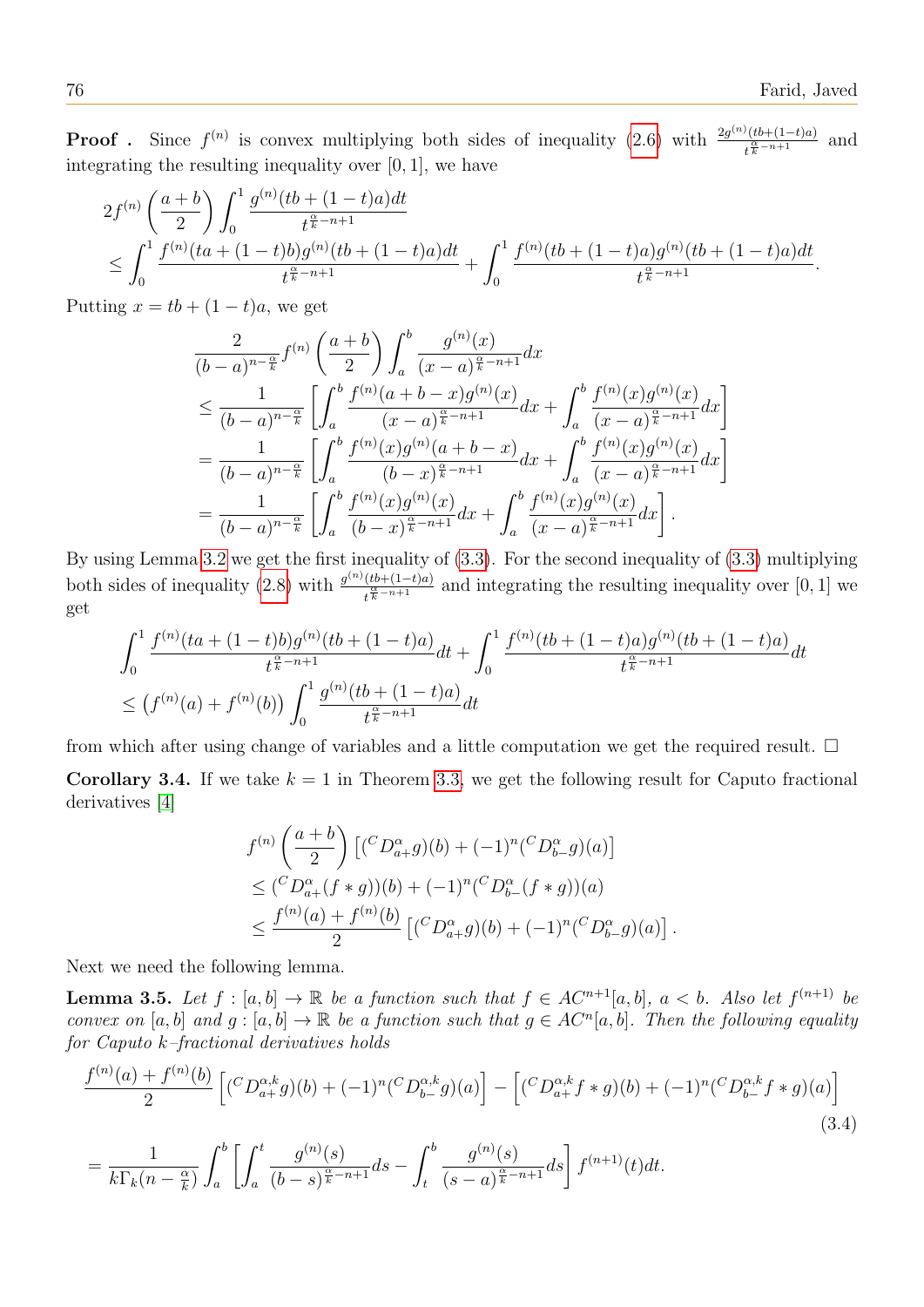Proof . We note that

$$
\frac{1}{k\Gamma_k(n-\frac{\alpha}{k})}\int_a^b \left[\int_a^t \frac{g^{(n)}(s)}{(b-s)^{\frac{\alpha}{k}-n+1}}ds - \int_t^b \frac{g^{(n)}(s)}{(s-a)^{\frac{\alpha}{k}-n+1}}ds\right]f^{(n+1)}(t)dt \n= \frac{1}{k\Gamma_k(n-\frac{\alpha}{k})}\left[\int_a^b \left(\int_a^t \frac{g^{(n)}(s)}{(b-s)^{\frac{\alpha}{k}-n+1}}ds\right)f^{(n+1)}(t)dt + \int_a^b \left(-\int_t^b \frac{g^{(n)}(s)}{(s-a)^{\frac{\alpha}{k}-n+1}}ds\right)f^{(n+1)}(t)dt\right].
$$
\n(3.5)

By simple calculation we get

$$
\int_{a}^{b} \left( \int_{a}^{t} \frac{g^{(n)}(s)}{(b-s)^{\frac{\alpha}{k}-n+1}} ds \right) f^{(n+1)}(t) dt
$$
\n
$$
= \left[ \left( \int_{a}^{b} \frac{g^{(n)}(s)}{(b-s)^{\frac{\alpha}{k}-n+1}} ds \right) f^{(n)}(b) - \int_{a}^{b} \frac{f^{(n)}(t)g^{(n)}(t)}{(b-t)^{\frac{\alpha}{k}-n+1}} dt \right]
$$
\n
$$
= k \Gamma_{k}(n - \frac{\alpha}{k}) \left[ f^{(n)}(b) (^{C} D_{a+}^{\alpha,k} g)(b) - (^{C} D_{a+}^{\alpha,k}(f*g))(b) \right]
$$
\n
$$
= k \Gamma_{k}(n - \frac{\alpha}{k}) \left[ \frac{f^{(n)}(b)}{2} [ (^{C} D_{a+}^{\alpha,k} g)(b) + (-1)^{n} (^{C} D_{b-}^{\alpha,k} g)(a) ] - (^{C} D_{a+}^{\alpha,k} f * g)(b) \right]
$$

and

$$
\int_{a}^{b} \left( -\int_{t}^{b} \frac{g^{(n)}(s)}{(s-a)^{\frac{\alpha}{k}-n+1}} ds \right) f^{(n+1)}(t) dt
$$
\n
$$
= \left( \int_{a}^{b} \frac{g^{(n)}(s)}{(s-a)^{\frac{\alpha}{k}-n+1}} ds \right) f^{(n)}(a) - \int_{a}^{b} \frac{f^{(n)}(t)g^{(n)}(t)}{(t-a)^{\frac{\alpha}{k}-n+1}} dt
$$
\n
$$
= k \Gamma_{k}(n - \frac{\alpha}{k}) \left[ \frac{f^{(n)}(a)}{2} [(C D_{a+}^{\alpha,k} g)(b) + (-1)^{n} (C D_{b-}^{\alpha,k} g)(a)] - (-1)^{n} (C D_{b-}^{\alpha,k} f * g)(a) \right].
$$

Hence by addition [\(3.4\)](#page-7-0) is established.  $\square$ 

<span id="page-8-1"></span>**Theorem 3.6.** Let  $f : [a, b] \to \mathbb{R}$  be a function such that  $f \in AC^{n+1}[a, b]$ ,  $a < b$ . If  $|f^{(n+1)}|$  is convex on  $[a, b]$  and  $g : [a, b] \to \mathbb{R}$  is such that  $g \in AC^n[a, b]$ . If  $g^{(n)}$  is symmetric to  $\frac{a+b}{2}$ , then the following inequality for Caputo k-fractional derivatives holds

$$
\left| \frac{f^{(n)}(a) + f^{(n)}(b)}{2} \left[ (^C D_{a+}^{\alpha,k} g)(b) + (-1)^n (^C D_{b-}^{\alpha,k} g)(a) \right] - \left[ (^C D_{a+}^{\alpha,k} f * g)(b) + (-1)^n (^C D_{b-}^{\alpha,k} f * g)(a) \right] \right|
$$
  

$$
\leq \frac{(b-a)^{n-\frac{\alpha}{k}+1} ||g^{(n)}||_{\infty}}{(n-\frac{\alpha}{k}+1) \Gamma_k (n-\frac{\alpha}{k}+k)} \left( 1 - \frac{1}{2^{n-\frac{\alpha}{k}}} \right) \left[ |f^{(n+1)}(a)| + |f^{(n+1)}(b)| \right].
$$

**Proof**. Since  $|f^{(n+1)}|$  is convex, so we have

<span id="page-8-0"></span>
$$
|f^{(n+1)}(t)| \le \frac{b-t}{b-a} |f^{(n+1)}(a)| + \frac{t-a}{b-a} |f^{(n+1)}(b)|,\tag{3.6}
$$

where  $t \in [a, b]$ . From symmetricity of  $g^{(n)}$ , we have

$$
\int_{t}^{b} \frac{g^{(n)}(s)}{(s-a)^{\frac{\alpha}{k}-n+1}} ds = \int_{a}^{a+b-t} \frac{g^{(n)}(a+b-s)}{(b-s)^{\frac{\alpha}{k}-n+1}} ds = \int_{a}^{a+b-t} \frac{g^{(n)}(s)}{(b-s)^{\frac{\alpha}{k}-n+1}} ds.
$$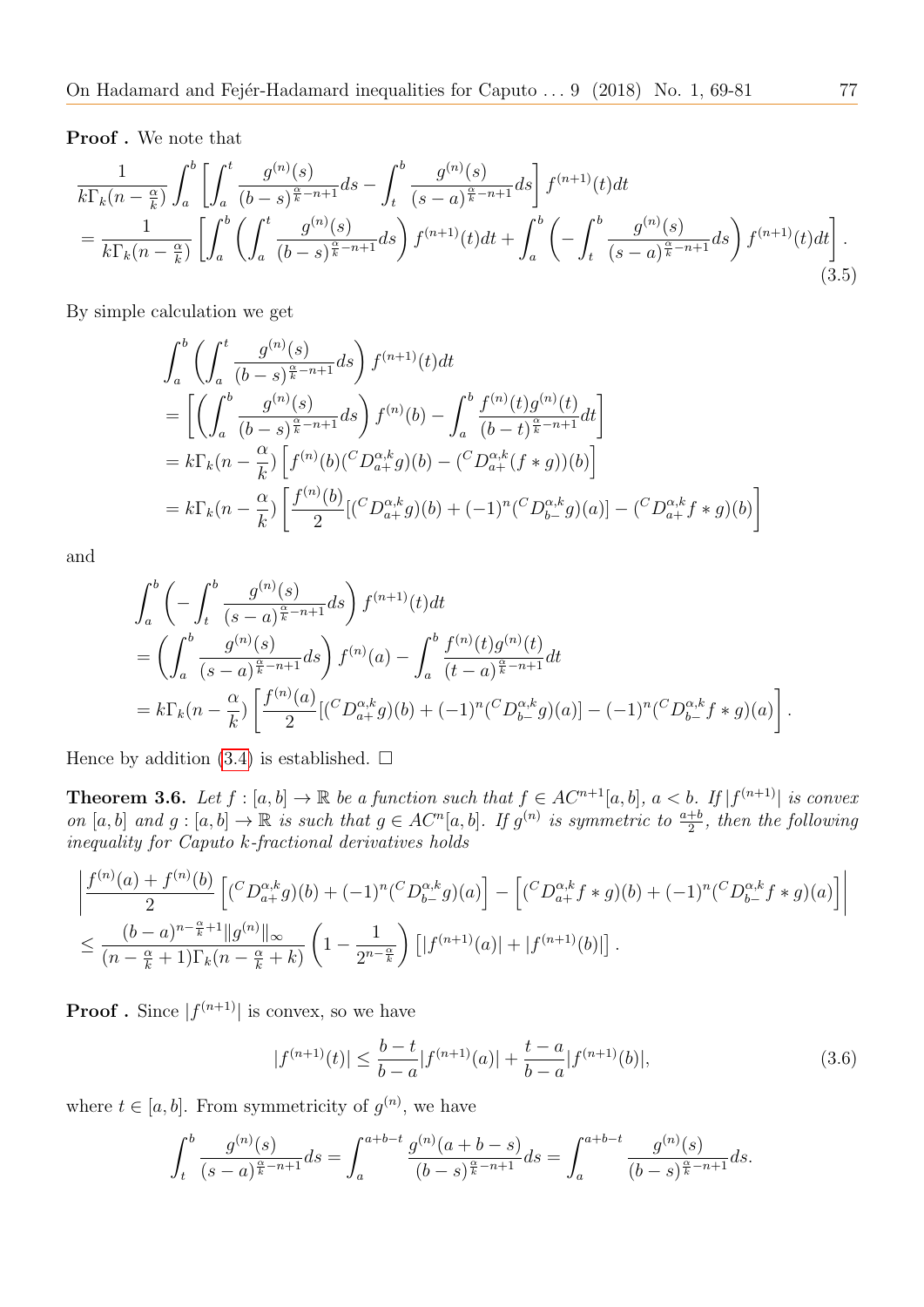This gives

<span id="page-9-3"></span><span id="page-9-0"></span>
$$
\left| \int_{a}^{t} \frac{g^{(n)}(s)}{(b-s)^{\frac{\alpha}{k}-n+1}} ds - \int_{t}^{b} \frac{g^{(n)}(s)}{(s-a)^{\frac{\alpha}{k}-n+1}} ds \right| = \left| \int_{t}^{a+b-t} \frac{g^{(n)}(s)}{(b-s)^{\frac{\alpha}{k}-n+1}} ds \right|
$$
  

$$
\leq \begin{cases} \int_{t}^{a+b-t} \left| \frac{g^{(n)}(s)}{(b-s)^{\frac{\alpha}{k}-n+1}} \right| ds, & t \in [a, \frac{a+b}{2}] \\ \int_{a+b-t}^{t} \left| \frac{g^{(n)}(s)}{(b-s)^{\frac{\alpha}{k}-n+1}} \right| ds, & t \in [\frac{a+b}{2}, b]. \end{cases}
$$
(3.7)

By virtue of Lemma [3.5](#page-7-1) and inequalities [\(3.6\)](#page-8-0), [\(3.7\)](#page-9-0) we have

$$
\left| \frac{f^{(n)}(a) + f^{(n)}(b)}{2} \left[ ({}^{C}D_{a+}^{\alpha,k}g)(b) + (-1)^{n} ({}^{C}D_{b-}^{\alpha,k}g)(a) \right] - \left[ ({}^{C}D_{a+}^{\alpha,k}f * g)(b) + (-1)^{n} ({}^{C}D_{b-}^{\alpha,k}f * g)(a) \right] \right| \quad (3.8)
$$
\n
$$
\leq \frac{1}{k \Gamma_{k}(n - \frac{\alpha}{k})} \left[ \int_{a}^{\frac{a+b}{2}} \left( \int_{t}^{a+b-t} \left| \frac{g^{(n)}(s)}{(b-s)^{\frac{\alpha}{k}-n+1}} \right| ds \right) \left( \frac{b-t}{b-a} |f^{(n+1)}(a)| + \frac{t-a}{b-a} |f^{(n+1)}(b)| \right) dt + \int_{\frac{a+b}{2}}^{b} \left( \int_{a+b-t}^{t} \left| \frac{g^{(n)}(s)}{(b-s)^{\frac{\alpha}{k}-n+1}} ds \right| \right) \left( \frac{b-t}{b-a} |f^{(n+1)}(a)| + \frac{t-a}{b-a} |f^{(n+1)}(b)| \right) dt \right]
$$
\n
$$
\leq \frac{||g^{(n)}||_{\infty}}{k \Gamma_{k}(n - \frac{\alpha}{k} + k)(b-a)} \left[ \int_{a}^{\frac{a+b}{2}} \left( \frac{1}{(b-t)^{\frac{\alpha}{k}-n}} - \frac{1}{(t-a)^{\frac{\alpha}{k}-n}} \right) \left( (b-t) |f^{(n+1)}(a)| + (t-a) |f^{(n+1)}(b)| \right) dt + \int_{\frac{a+b}{2}}^{b} \left( \frac{1}{(t-a)^{\frac{\alpha}{k}-n}} - \frac{1}{(b-t)^{\frac{\alpha}{k}-n}} \right) \left( (b-t) |f^{(n+1)}(a)| + (t-a) |f^{(n+1)}(b)| \right) dt \right].
$$

We have

<span id="page-9-1"></span>
$$
\int_{a}^{\frac{a+b}{2}} \left( \frac{1}{(b-t)^{\frac{\alpha}{k}} - n} - \frac{1}{(t-a)^{\frac{\alpha}{k}} - n} \right) (b-t) dt = \int_{\frac{a+b}{2}}^{b} \left( \frac{1}{(t-a)^{\frac{\alpha}{k}} - n} - \frac{1}{(b-t)^{\frac{\alpha}{k}} - n} \right) (t-a) dt
$$

$$
= \frac{(b-a)^{n-\frac{\alpha}{k}+2}}{n-\frac{\alpha}{k}+1} \left( \frac{n-\frac{\alpha}{k}+1}{n-\frac{\alpha}{k}+2} - \frac{1}{2^{n-\frac{\alpha}{k}+1}} \right) \tag{3.9}
$$

and

$$
\int_{a}^{\frac{a+b}{2}} \left( \frac{1}{(b-t)^{\frac{\alpha}{k}-n}} - \frac{1}{(t-a)^{\frac{\alpha}{k}-n}} \right) (t-a) dt = \int_{\frac{a+b}{2}}^{b} \left( \frac{1}{(t-a)^{\frac{\alpha}{k}-n}} - \frac{1}{(b-t)^{\frac{\alpha}{k}-n}} \right) (b-t) dt
$$

$$
= \frac{(b-a)^{n-\frac{\alpha}{k}+2}}{n-\frac{\alpha}{k}+1} \left( \frac{1}{n-\frac{\alpha}{k}+2} - \frac{1}{2^{n-\frac{\alpha}{k}+1}} \right). \tag{3.10}
$$

Using [\(3.9\)](#page-9-1) and [\(3.10\)](#page-9-2) in [\(3.8\)](#page-9-3), we get the required result.  $\Box$ 

**Corollary 3.7.** In Theorem [3.6](#page-8-1) if we put  $k = 1$ , we get the following result for Caputo fractional derivatives [\[4\]](#page-12-9)

<span id="page-9-2"></span>
$$
\left| \left( \frac{f^{(n)}(a) + f^{(n)}(b)}{2} \right) \left[ \left( {}^{C}D_{a+}^{\alpha}g \right) (b) + (-1)^n ({}^{C}D_{b-}^{\alpha}g) (a) \right] \right|
$$
  
 
$$
- \left[ \left( {}^{C}D_{a+}^{\alpha}f * g \right) (b) + (-1)^n ({}^{C}D_{b-}^{\alpha}f * g) (a) \right] \right|
$$
  
 
$$
\leq \frac{(b-a)^{n-\alpha+1} \|g^{(n)}\|_{\infty}}{(n-\alpha+1)\Gamma(n-\alpha+1)} \left(1 - \frac{1}{2^{n-\alpha}} \right) \left[ |f^{(n+1)}(a)| + |f^{(n+1)}(b)| \right].
$$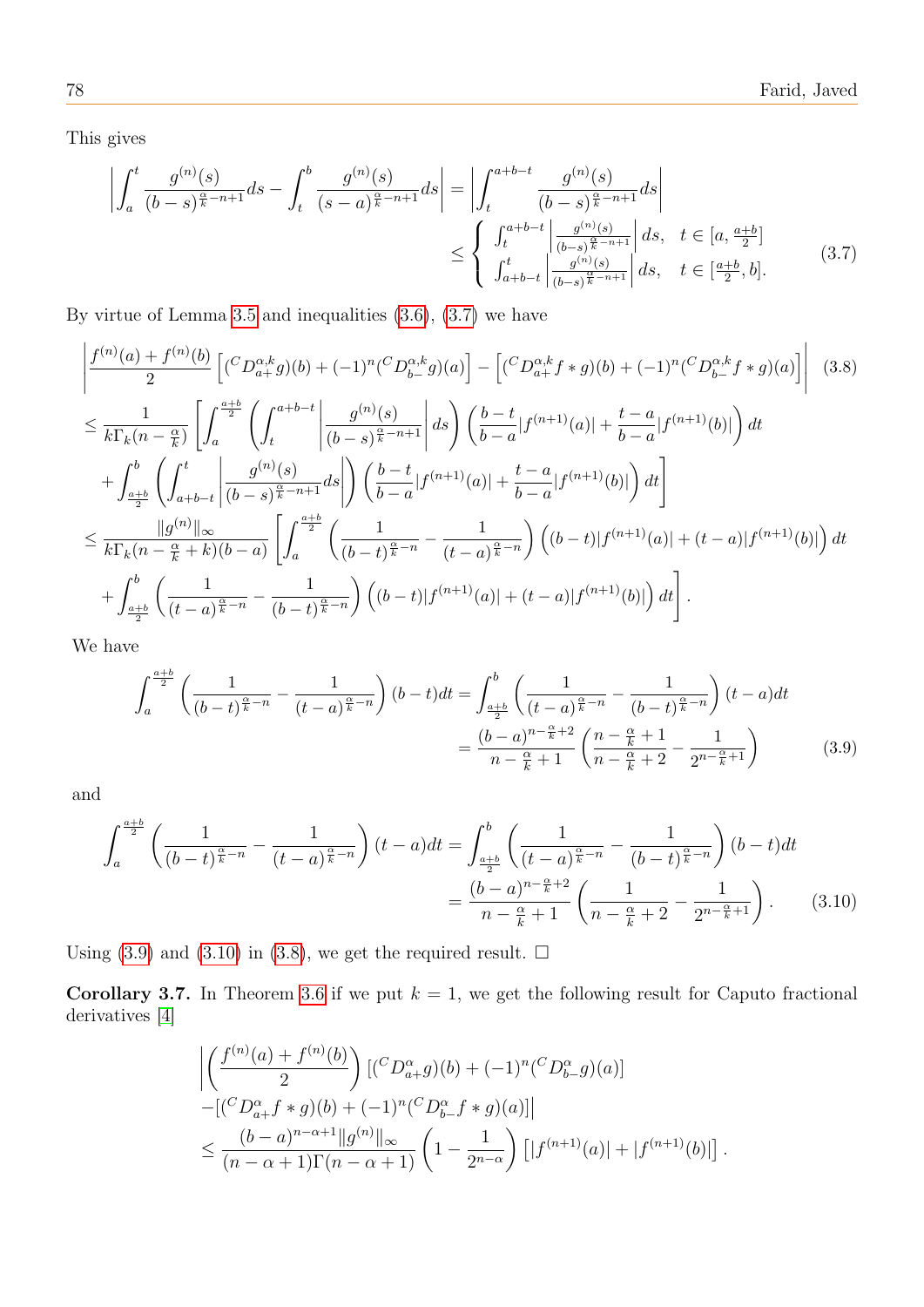**Theorem 3.8.** Let  $f : [a, b] \to \mathbb{R}$  be a function such that  $f \in AC^{n+1}[a, b]$ ,  $a < b$ . Also let  $|f^{(n+1)}|^q$ ,  $q \ge 1$  be convex on  $[a, b]$  and  $g : [a, b] \to \mathbb{R}$  be such that  $g \in AC^n[a, b]$ . If  $g^{(n)}$  is symmetric to  $\frac{a+b}{2}$ , then the following inequality for Caputo  $k$ -fractional derivatives holds

$$
\left| \frac{f^{(n)}(a) + f^{(n)}(b)}{2} \left[ ({}^{C}D_{a+}^{\alpha,k}g)(b) + (-1)^n ({}^{C}D_{b-}^{\alpha,k}g)(a) \right] - \left[ ({}^{C}D_{a+}^{\alpha,k}f * g)(b) + (-1)^n ({}^{C}D_{b-}^{\alpha,k}f * g)(a) \right] \right|
$$
\n
$$
\leq \frac{2(b-a)^{n-\frac{\alpha}{k}+1} \|g^{(n)}\|_{\infty}}{(n-\frac{\alpha}{k}+1)k \Gamma_k (n-\frac{\alpha}{k}+k)(b-a)^{\frac{1}{q}}} \left(1-\frac{1}{2^{n-\frac{\alpha}{k}}}\right) \left( \frac{|f^{(n+1)}(a)|^q + |f^{(n+1)}(b)|^q}{2} \right)^{\frac{1}{q}}.
$$
\n(3.11)

**Proof**. By Using Lemma [3.5,](#page-7-1) power mean inequality, inequality [\(3.7\)](#page-9-0) and convexity of  $|f^{(n+1)}|^q$ respectively we have

$$
\begin{split}\label{eq:20} &\left|\frac{f^{(n)}(a)+f^{(n)}(b)}{2}\left[(^C D^{\alpha,k}_{a+}g)(b)+(-1)^n(^C D^{\alpha,k}_{b-}g)(a)\right]-\left[(^C D^{\alpha,k}_{a+}f*g)(b)+(-1)^n(^C D^{\alpha,k}_{b-}f*g)(a)\right]\right|\\ &\leq \frac{1}{k\Gamma_k(n-\frac{\alpha}{k})}\left[\int_a^b\left|\int_t^{a+b-t}\frac{g^{(n)}(s)}{(b-s)^{\frac{\alpha}{k}-n+1}}ds\right|dt\right]^{1-\frac{1}{q}}\left[\int_a^b\left|\int_t^{a+b-t}\frac{g^{(n)}(s)}{(b-s)^{\frac{\alpha}{k}-n+1}}ds\right| |f^{(n+1)}(t)|^q dt\right]^{\frac{1}{q}}\\ &\leq \frac{1}{k\Gamma_k(n-\frac{\alpha}{k})}\left[\int_a^{\frac{a+b}{2}}\left(\int_t^{a+b-t}\left|\frac{g^{(n)}(s)}{(b-s)^{\frac{\alpha}{k}-n+1}}\right|ds\right)dt+\int_{\frac{a+b}{2}}^b\left(\int_{a+b-t}^t\left|\frac{g^{(n)}(s)}{(b-s)^{\frac{\alpha}{k}-n+1}}\right|ds\right)dt\right]^{1-\frac{1}{q}}\\ &\left[\int_a^{\frac{a+b}{2}}\left(\int_t^{a+b-t}\left|\frac{g^{(n)}(s)}{(b-s)^{\frac{\alpha}{k}-n+1}}\right|ds\right)|f^{(n+1)}(t)|^q dt+\int_{\frac{a+b}{2}}^b\left(\int_{a+b-t}^t\left|\frac{g^{(n)}(s)}{(b-s)^{\frac{\alpha}{k}-n+1}}\right|ds\right)|f^{(n+1)}(t)|^q dt\right]^{\frac{1}{q}}\\ &\leq \frac{||g^{(n)}||_{\infty}}{k\Gamma_k(n-\frac{\alpha}{k})}\left[\left(\frac{2(b-a)^{n-\frac{\alpha}{k}+1}}{(n-\frac{\alpha}{k})(n-\frac{\alpha}{k}+1)}\left(1-\frac{1}{2^{n-\frac{\alpha}{k}}}\right)\right)^{\frac{1}{q}}\right]. \end{split}
$$

From which after a little computation we have the required result.  $\Box$ 

**Theorem 3.9.** Let  $f : [a, b] \to \mathbb{R}$  be a function such that  $f \in AC^{n+1}[a, b]$ ,  $a < b$ . Also let  $|f^{(n+1)}|^q$ ,  $q > 1$  be convex on  $[a, b]$  and  $g : [a, b] \to \mathbb{R}$  be such that  $g \in AC^n[a, b]$ . If  $g^{(n)}$  is symmetric to  $\frac{a+b}{2}$ , then the following inequalities for Caputo k–fractional derivatives hold

$$
(i) \left| \frac{f^{(n)}(a) + f^{(n)}(b)}{2} \left[ ({}^{C}D_{a+}^{\alpha,k}g)(b) + (-1)^{n} ({}^{C}D_{b-}^{\alpha,k}g)(a) \right] - \left[ ({}^{C}D_{a+}^{\alpha,k}f * g)(b) + (-1)^{n} ({}^{C}D_{b-}^{\alpha,k}f * g)(a) \right] \right|
$$
  
\n
$$
\leq \frac{2^{\frac{1}{p}}(b-a)^{n-\frac{\alpha}{k}+1} \|g^{(n)}\|_{\infty}}{(np - \frac{\alpha p}{k} + 1)^{\frac{1}{p}} k \Gamma_{k}(n - \frac{\alpha}{k} + k)} \left( 1 - \frac{1}{2^{np - \frac{\alpha p}{k}}} \right)^{\frac{1}{p}} \left( \frac{|f^{(n+1)}(a)|^{q} + |f^{(n+1)}(b)|^{q}}{2} \right)^{\frac{1}{q}}.
$$
  
\n
$$
(ii) \left| \frac{f^{(n)}(a) + f^{(n)}(b)}{2} \left[ ({}^{C}D_{a+}^{\alpha,k}g)(b) + (-1)^{n} ({}^{C}D_{b-}^{\alpha,k}g)(a) \right] - \left[ ({}^{C}D_{a+}^{\alpha,k}f * g)(b) + (-1)^{n} ({}^{C}D_{b-}^{\alpha,k}f * g)(a) \right] \right|
$$
  
\n
$$
\leq \frac{(b-a)^{n-\frac{\alpha}{k}+1} \|g^{(n)}\|_{\infty}}{(np - \frac{\alpha p}{k} + 1)^{\frac{1}{p}} k \Gamma_{k}(n - \frac{\alpha}{k} + k)} \left( \frac{|f^{(n+1)}(a)|^{q} + |f^{(n+1)}(b)|^{q}}{2} \right)^{\frac{1}{q}},
$$
  
\nwith  $0 < \alpha \leq 1$ , where  $\frac{1}{p} + \frac{1}{q} = 1$ .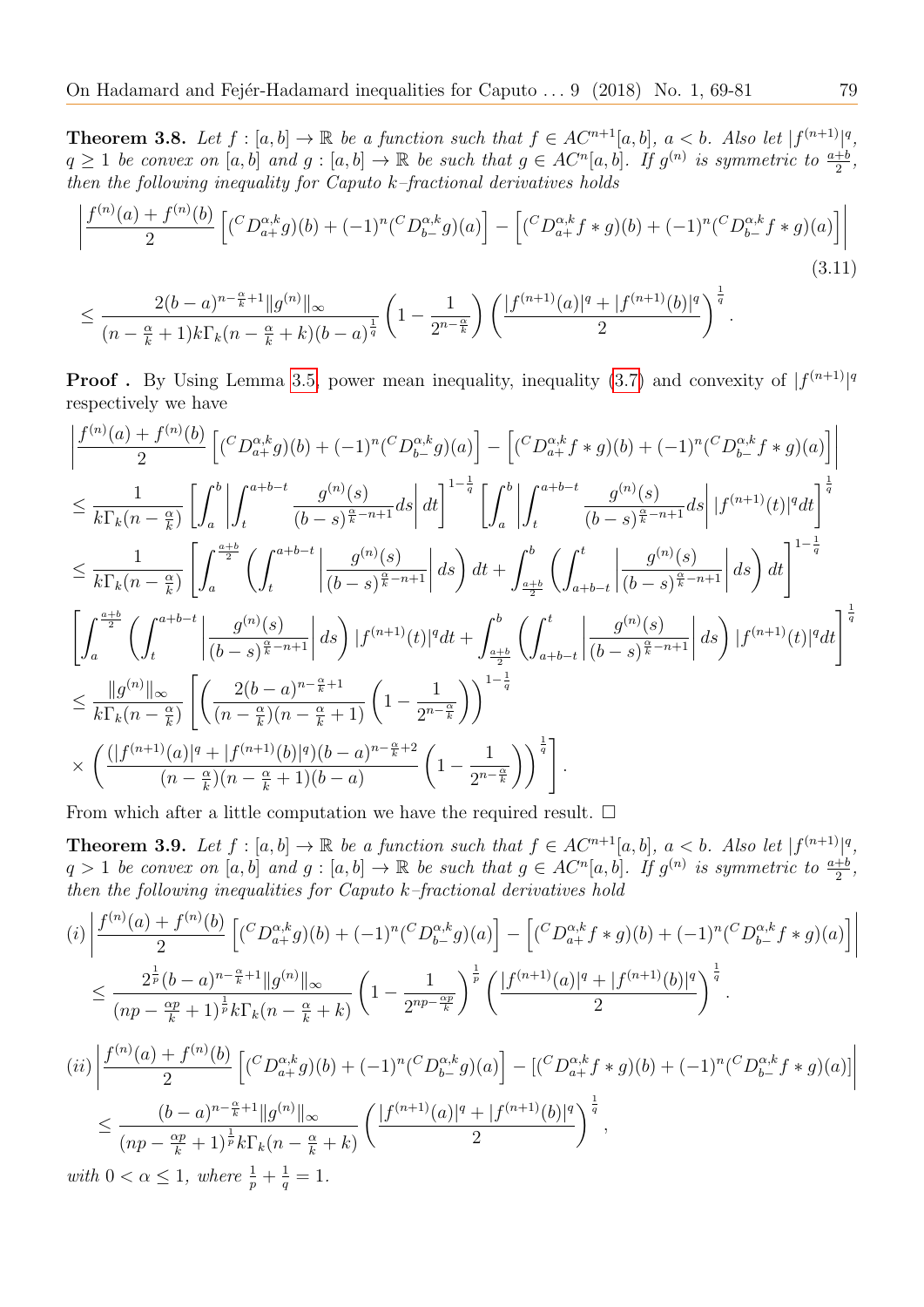**Proof.** (i) By Using Lemma [3.5,](#page-7-1) Hölder's inequality, inequality [\(3.7\)](#page-9-0) and convexity of  $|f^{(n+1)}|^q$ , we have

$$
\left| \frac{f^{(n)}(a) + f^{(n)}(b)}{2} \left[ ({}^{C}D_{a+}^{\alpha,k}g)(b) + (-1)^{n} ({}^{C}D_{b-}^{\alpha,k}g)(a) \right] - [({}^{C}D_{a+}^{\alpha,k}f * g)(b) + (-1)^{n} ({}^{C}D_{b-}^{\alpha,k}f * g)(a)] \right|
$$
  
\n
$$
\leq \frac{1}{k \Gamma_{k}(n - \frac{\alpha}{k})} \left( \int_{a}^{b} \left| \int_{t}^{a+b-t} \frac{g^{(n)}(s)}{(b-s)^{\frac{\alpha}{k}-n+1}} ds \right|^{p} dt \right)^{\frac{1}{p}} \left( \int_{a}^{b} |f^{(n+1)}(t)|^{q} dt \right)^{\frac{1}{q}}
$$
  
\n
$$
\leq \frac{1}{k \Gamma_{k}(n - \frac{\alpha}{k})} \left[ \int_{a}^{\frac{a+b}{2}} \left( \int_{t}^{a+b-t} \left| \frac{g^{(n)}(s)}{(b-s)^{\frac{\alpha}{k}-n+1}} \right|^{p} ds \right) dt + \int_{\frac{a+b}{2}}^{b} \left( \int_{a+b-t}^{t} \left| \frac{g^{(n)}(s)}{(b-s)^{\frac{\alpha}{k}-n+1}} \right|^{p} ds \right) dt \right]^{\frac{1}{p}}
$$
  
\n
$$
\times \left[ \int_{a}^{b} \left( \frac{b-t}{b-a} |f^{(n+1)}(a)|^{q} + \frac{t-a}{b-a} |f^{(n+1)}(b)|^{q} \right) dt \right]^{\frac{1}{q}}
$$

$$
\times \left| \frac{f^{(n)}(a) + f^{(n)}(b)}{2} \left[ \left( {}^{C}D_{a+}^{\alpha,k}g \right)(b) + (-1)^n ({}^{C}D_{b-}^{\alpha,k}g)(a) \right] - \left[ \left( {}^{C}D_{a+}^{\alpha,k}f * g \right)(b) + (-1)^n ({}^{C}D_{b-}^{\alpha,k}f * g)(a) \right] \right| \tag{3.12}
$$

$$
\leq \frac{\|g^{(n)}\|_{\infty}}{k\Gamma_k(n-\frac{\alpha}{k})} \left[ \int_a^{\frac{a+b}{2}} \left( \frac{(b-t)^{n-\frac{\alpha}{k}}}{n-\frac{\alpha}{k}} - \frac{(t-a)^{n-\frac{\alpha}{k}}}{n-\frac{\alpha}{k}} \right)^p dt + \int_{\frac{a+b}{2}}^b \left( \frac{(t-a)^{n-\frac{\alpha}{k}}}{n-\frac{\alpha}{k}} - \frac{(b-t)^{n-\frac{\alpha}{k}}}{n-\frac{\alpha}{k}} \right)^p dt \right]^{\frac{1}{p}}
$$
  
\$\times \left[ \int\_a^b \left( \frac{b-t}{b-a} |f^{(n+1)}(a)|^q + \frac{t-a}{b-a} |f^{(n+1)}(b)|^q \right) dt \right]^{\frac{1}{q}}\$.

Now

<span id="page-11-2"></span>
$$
(A - B)^q \le A^q - B^q \quad A \ge B \ge 0,
$$

gives

<span id="page-11-0"></span>
$$
\left[\frac{(b-t)^{n-\frac{\alpha}{k}}}{n-\frac{\alpha}{k}} - \frac{(t-a)^{n-\frac{\alpha}{k}}}{n-\frac{\alpha}{k}}\right]^p \le \frac{(b-t)^{np-\frac{\alpha p}{k}}}{(n-\frac{\alpha}{k})^p} - \frac{(t-a)^{np-\frac{\alpha p}{k}}}{(n-\frac{\alpha}{k})^p}
$$
(3.13)

for  $t \in [a, \frac{a+b}{2}]$  and

<span id="page-11-1"></span>
$$
\left[\frac{(t-a)^{n-\frac{\alpha}{k}}}{n-\frac{\alpha}{k}}-\frac{(b-t)^{n-\frac{\alpha}{k}}}{n-\frac{\alpha}{k}}\right]^p \le \frac{(t-a)^{np-\frac{\alpha p}{k}}}{(n-\frac{\alpha}{k})^p} - \frac{(b-t)^{np-\frac{\alpha p}{k}}}{(n-\frac{\alpha}{k})^p}
$$
(3.14)

for  $t \in \left[\frac{a+b}{2}\right]$  $\frac{+b}{2}$ , b]. Using [\(3.13\)](#page-11-0) and [\(3.14\)](#page-11-1) in inequality [\(3.12\)](#page-11-2) and then solving, we get inequality (i). (*ii*) Here one can use inequality [\(3.12\)](#page-11-2) and Lemma [3.1](#page-5-1) in order to prove inequality (ii).  $\Box$ 

**Corollary 3.10.** If we take  $k = 1$  in above theorem, we get the following result for Caputo fractional derivatives [\[4\]](#page-12-9)

$$
(i) \left| \frac{f^{(n)}(a) + f^{(n)}(b)}{2} \left[ ({}^{C}D_{a+}^{\alpha}g)(b) + (-1)^n ({}^{C}D_{b-}^{\alpha}g)(a) \right] - \left[ ({}^{C}D_{a+}^{\alpha}f * g)(b) + (-1)^n ({}^{C}D_{b-}^{\alpha}f * g)(a) \right] \right|
$$
  

$$
\leq \frac{2^{\frac{1}{p}}(b-a)^{n-\alpha+1} \|g^{(n)}\|_{\infty}}{(np - \alpha p + 1)^{\frac{1}{p}} \Gamma(n - \alpha + 1)} \left( 1 - \frac{1}{2^{np - \alpha p}} \right)^{\frac{1}{p}} \left( \frac{|f^{(n+1)}(a)|^q + |f^{(n+1)}(b)|^q}{2} \right)^{\frac{1}{q}}.
$$